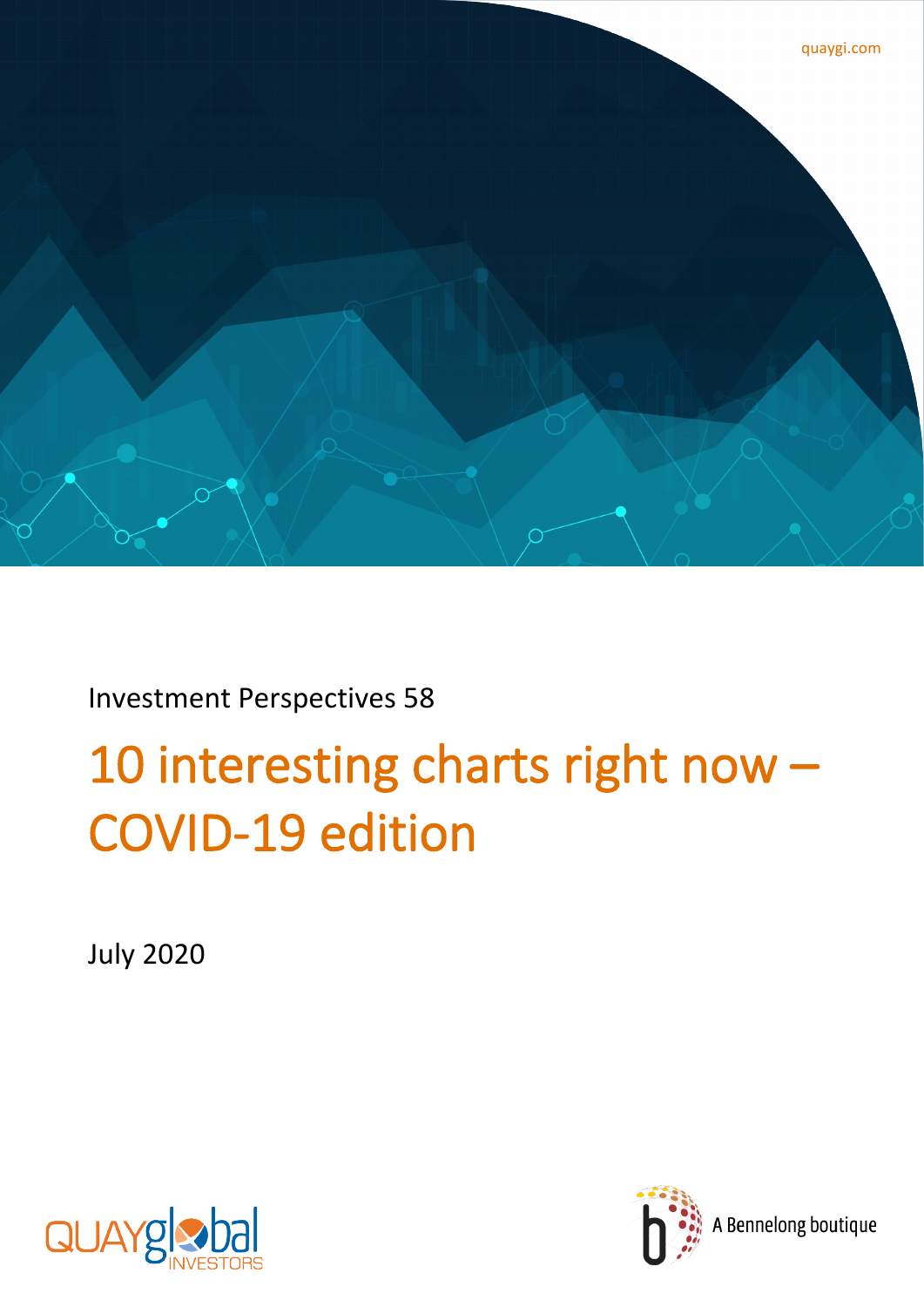

## Is government debt bad or good?

#### **What it means**

The government fiscal response to COVID-19 and the associated forced shut-down of the economy has been significant. In our view, there is little doubt these policies have helped companies and households navigate the crisis (and therefore in turn, support equity prices).

The risk now is that governments fret the deficits are too big, forcing grandchildren to 'pay back' the debt into the future.

However, as the chart above demonstrates, accumulated debt does not impede growth or force grandchildren into servitude – if anything, ongoing deficits create the money that greases the wheels of the modern economy. Investors should not fear government debt – they should welcome it.

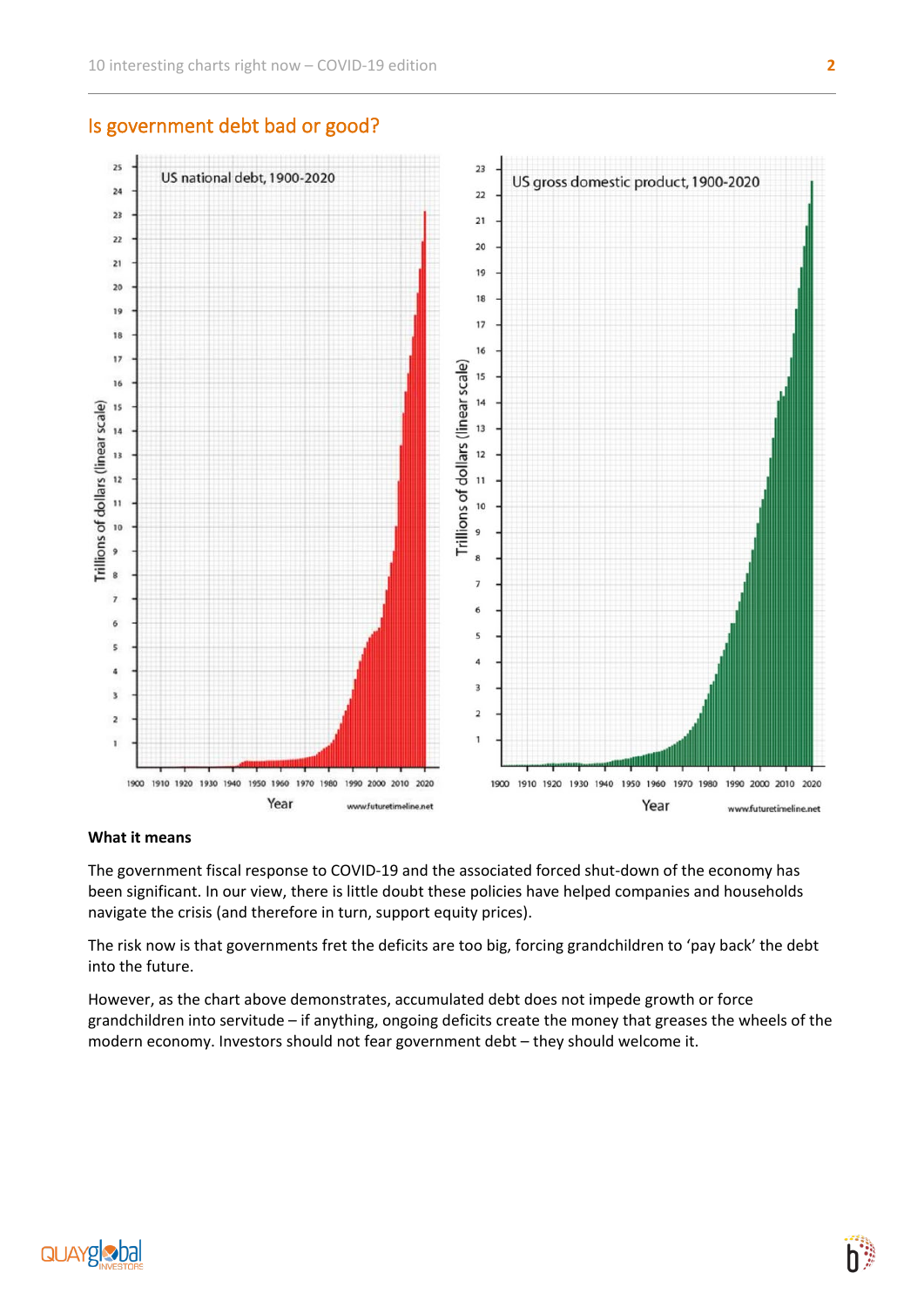# Bigger is better?





*Source: Bloomberg, Quay Global Investors*

#### **What it means**

While global real estate has lagged the equity market recovery, within the sector large caps (defined as the ten largest global REITs) are doing better than mid and small caps. Composition is not playing much of a role either, as large caps include Simon Property (US Malls), Equity Residential (US Apartments) and Mitsubishi Estate (Japan developer), which are in some of the hardest hit sectors.

A similar story is playing out in equities, suggesting size and momentum are playing just as important a role as 'sector themes'.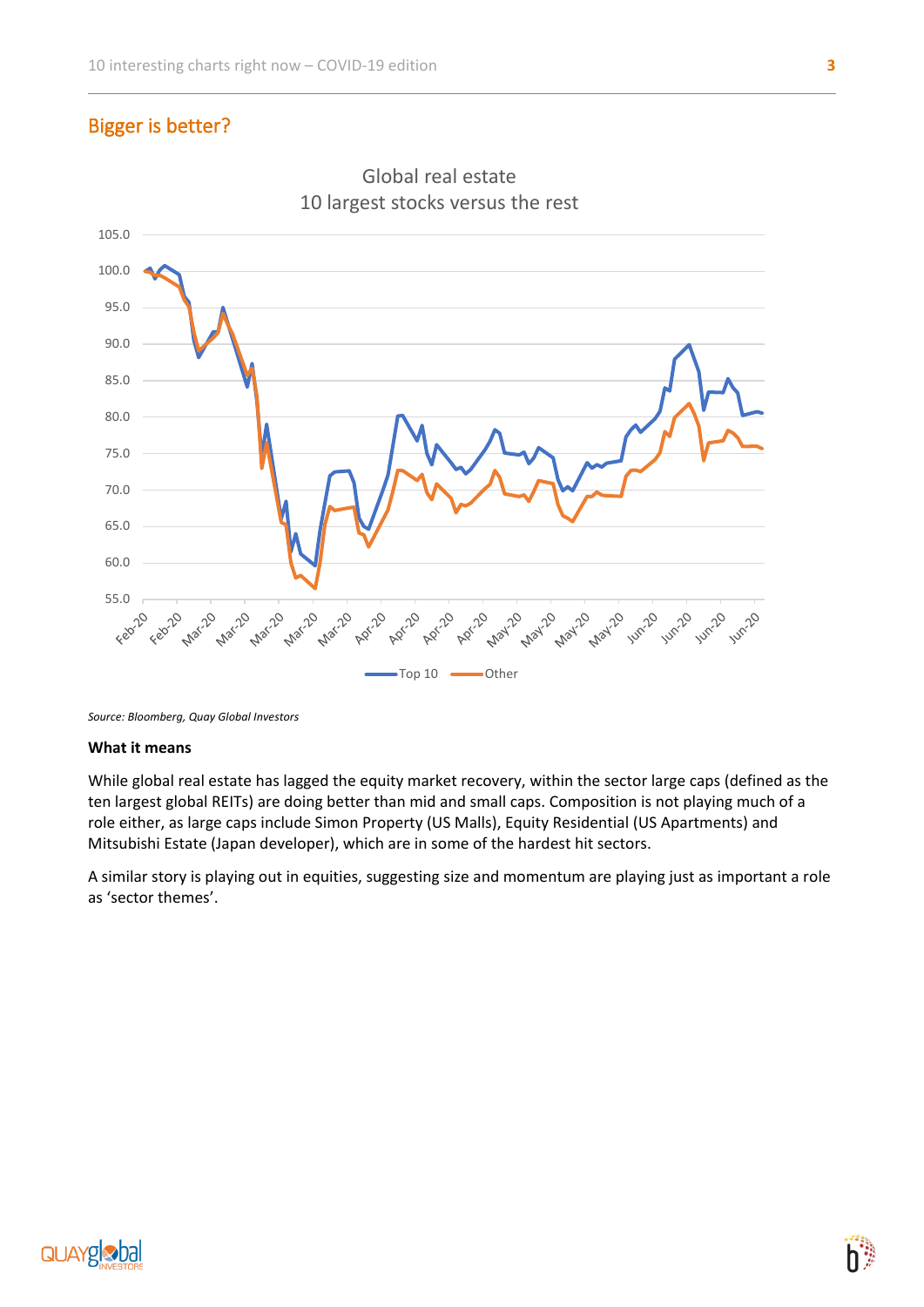## Build it, but will they come?



US construction - warehouses (US\$m)

*Source: United States Census Bureau, Quay Global Investors*

#### **What it means**

While on the topic of themes, working from home and isolation have driven short-term demand for ecommerce as physical stores are forced to close. The common narrative is that COVID-19 will be good for industrial / logistics due to greater tenant demand for accommodating larger volumes to manage supply chain risk, and burgeoning online demand. In short, the demand story sounds great.

But is anyone looking at supply? What could possibly go wrong?

Note the 'supply boom' in 2006/07 – just before industrial rents fell ~10%.

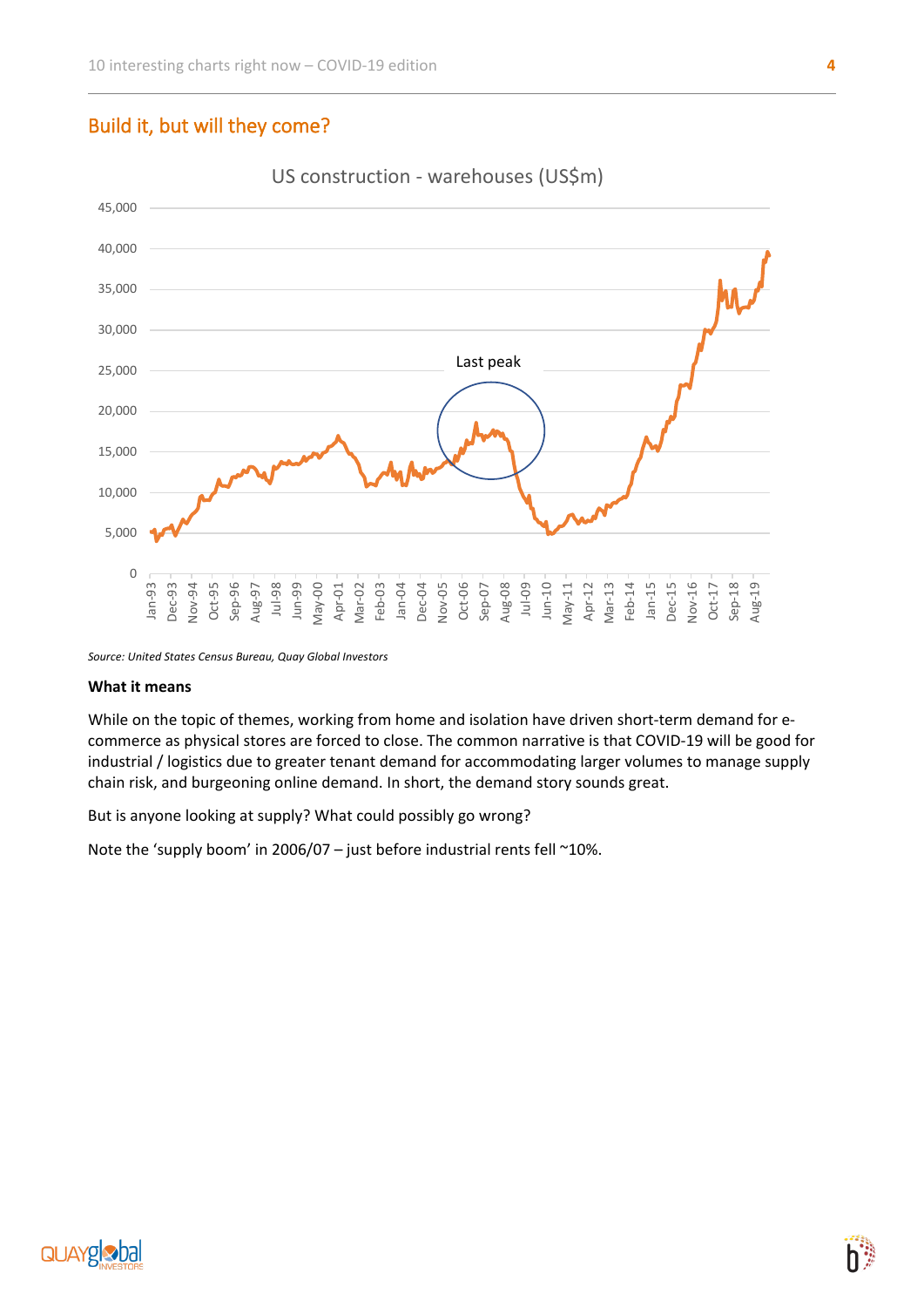## Diners are coming back – although not everywhere



*Source: OpenTable, Quay Global Investors*

#### **What it means**

Until recently, the data suggested Australian restaurant demand was back to pre-virus levels. However, the recent surge in COVID-19 cases (especially in Victoria) has resulted in a sharp reversal.

Conversely, Germany (where infection rates are relatively well-contained) appears to be doing better than most.

The lesson? There is some correlation between the recovery in dining bookings and how well countries managed the spread of COVID-19. If this translates into the broader economy, it is probably good news for Germany. Pretty dire news for the UK.

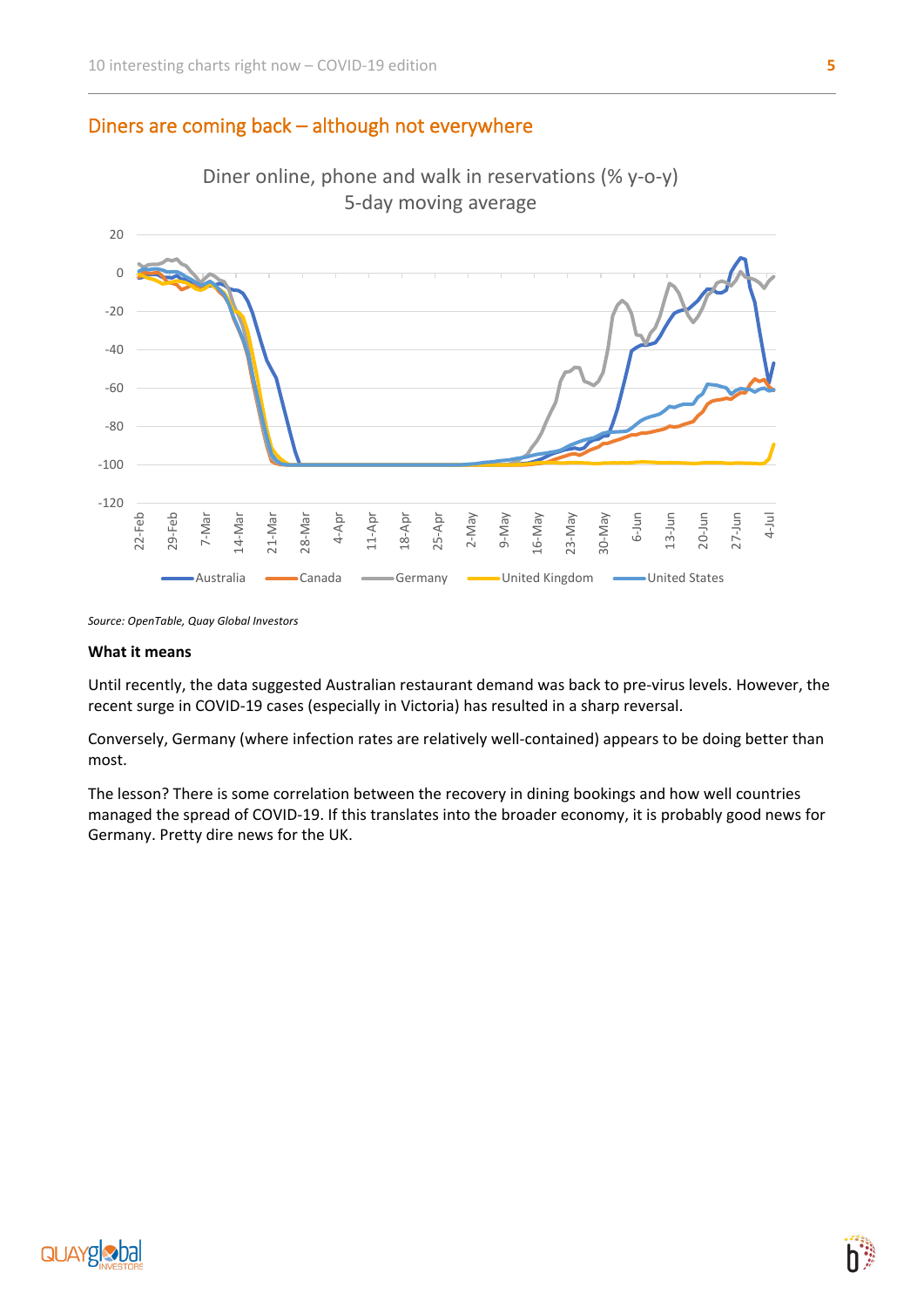## Crisis? What crisis?



*Source: ASIC, Quay Global Investors*

#### **What it means**

If one was to rely purely on the headlines, one would believe most Australian retailers have filed for bankruptcy (or will soon). While it is early days, the data to May suggests the retail industry was in pretty good shape coming into the lockdown. Further, recent data suggests May retail sales were around 5.3% higher in 2020 versus 2019, suggesting support for the broader retail industry.

No catastrophe yet, but something to monitor in the coming months.

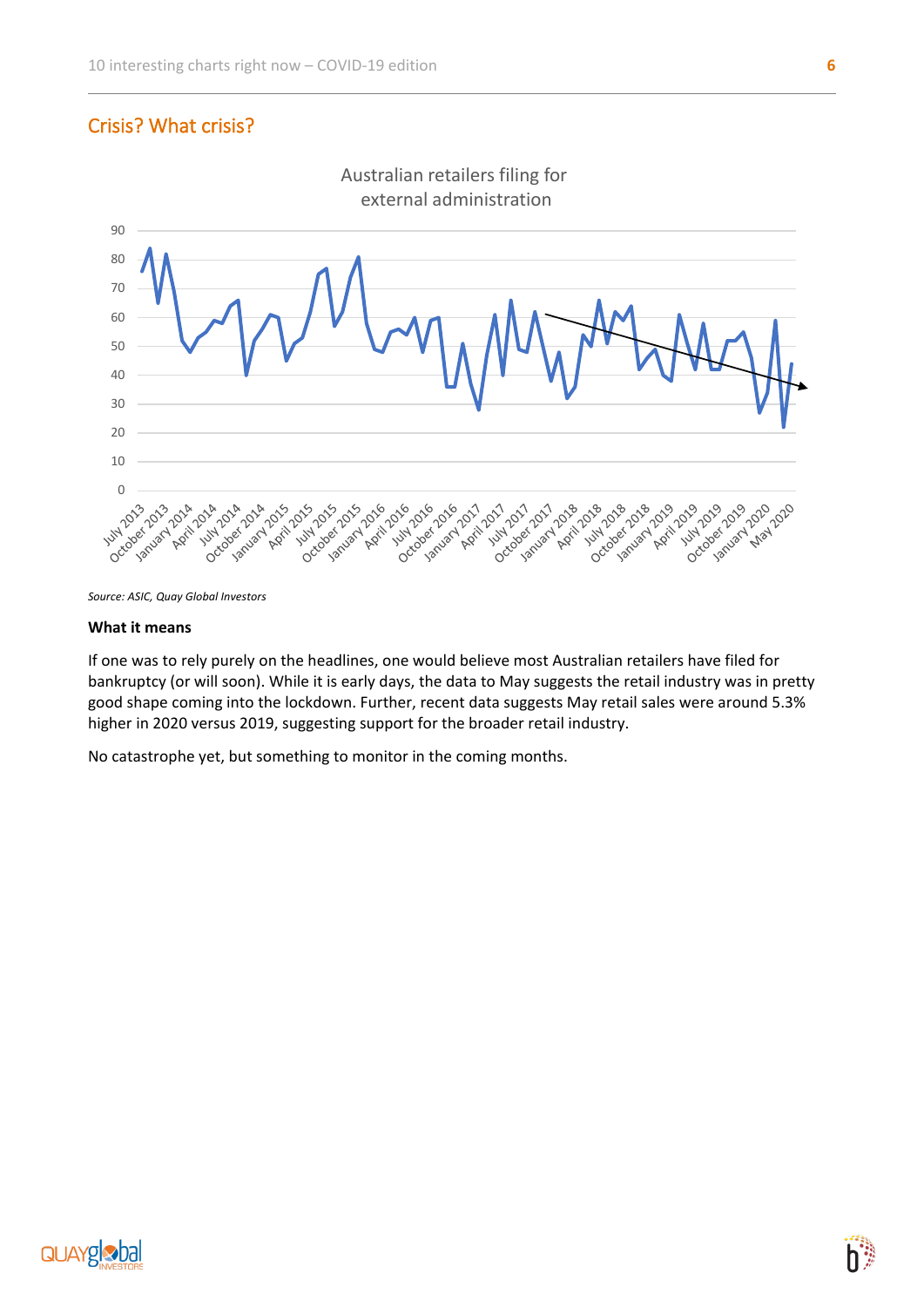## In fact, retail was outperforming the economy



Change in bankruptcies 12 month rolling totals (2020 vs 2019)

*Source: ASIC, Quay Global Investors*

#### **What it means**

This chart measures the total number of companies (by industry) that filed for external administration over the past 12 months, versus the 12 months prior.

Not only were retail companies that faced financial distresses trending down, but the industry was outperforming other major sectors and employers. Issues relating to construction most likely reflect the downturn in new housing approval and starts.

Clearly the retail industry was in good *relative* shape prior to the downturn (contrary to widely accepted commentary).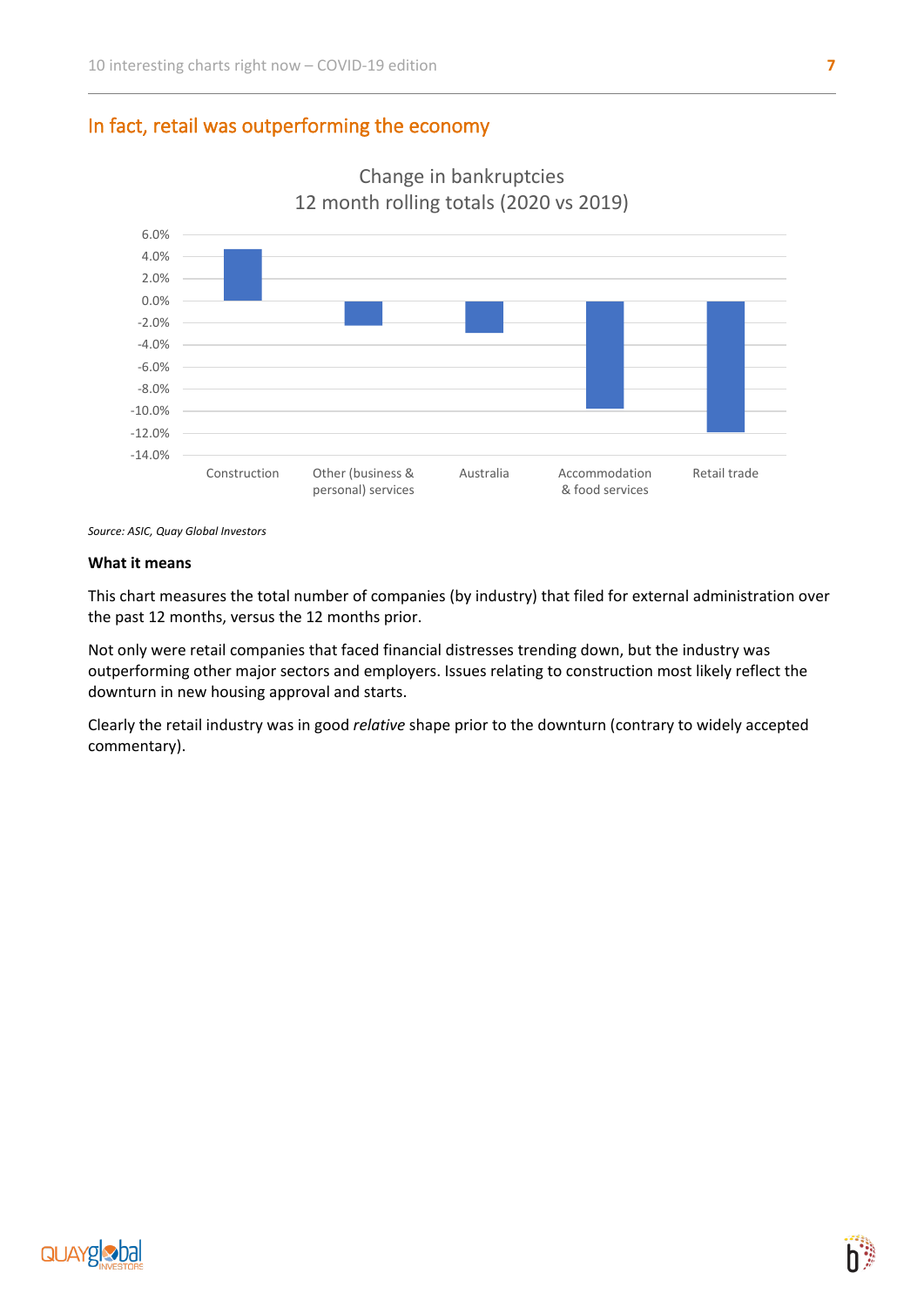# Crisis? What crisis (part 2)?



Bloomberg Bankruptcy Index<sup>1</sup>

#### **What it means**

Another interesting chart that may explain part of the equity market resilience. Bankruptcy will always dominate the headlines, but as ever, it's the data that matters. Based on this measure (daily data to 29 June 2020), US bankruptcies appear no worse than 2016 levels, but significantly below 2008 and 2009 peaks. Note the data relates to companies with more than \$100m of liabilities, so it may mask bigger problems for smaller companies.

Less bankruptcies increases the likelihood of a rapid re-hiring environment, thereby minimising the economic downturn. Again, it's early days, but this suggests the proactive fiscal and monetary support enacted in March is doing the trick.

<span id="page-7-0"></span><sup>&</sup>lt;sup>1</sup> The Bloomberg Corporate Bankruptcy Index measures both the occurrence and severity of current and recent US bankruptcy activity for corporations with at least \$100 million in reported liabilities. The index is a barometer of bankruptcy activity that equally considers the number of bankruptcies and the US dollar amount of liabilities relative to their 2000 to 2012 medians, which are set at 100. Each known bankruptcy observation is discounted daily from a full weighting to zero over the following year.





*Source: Bloomberg[1](#page-7-0) , Quay Global Investors*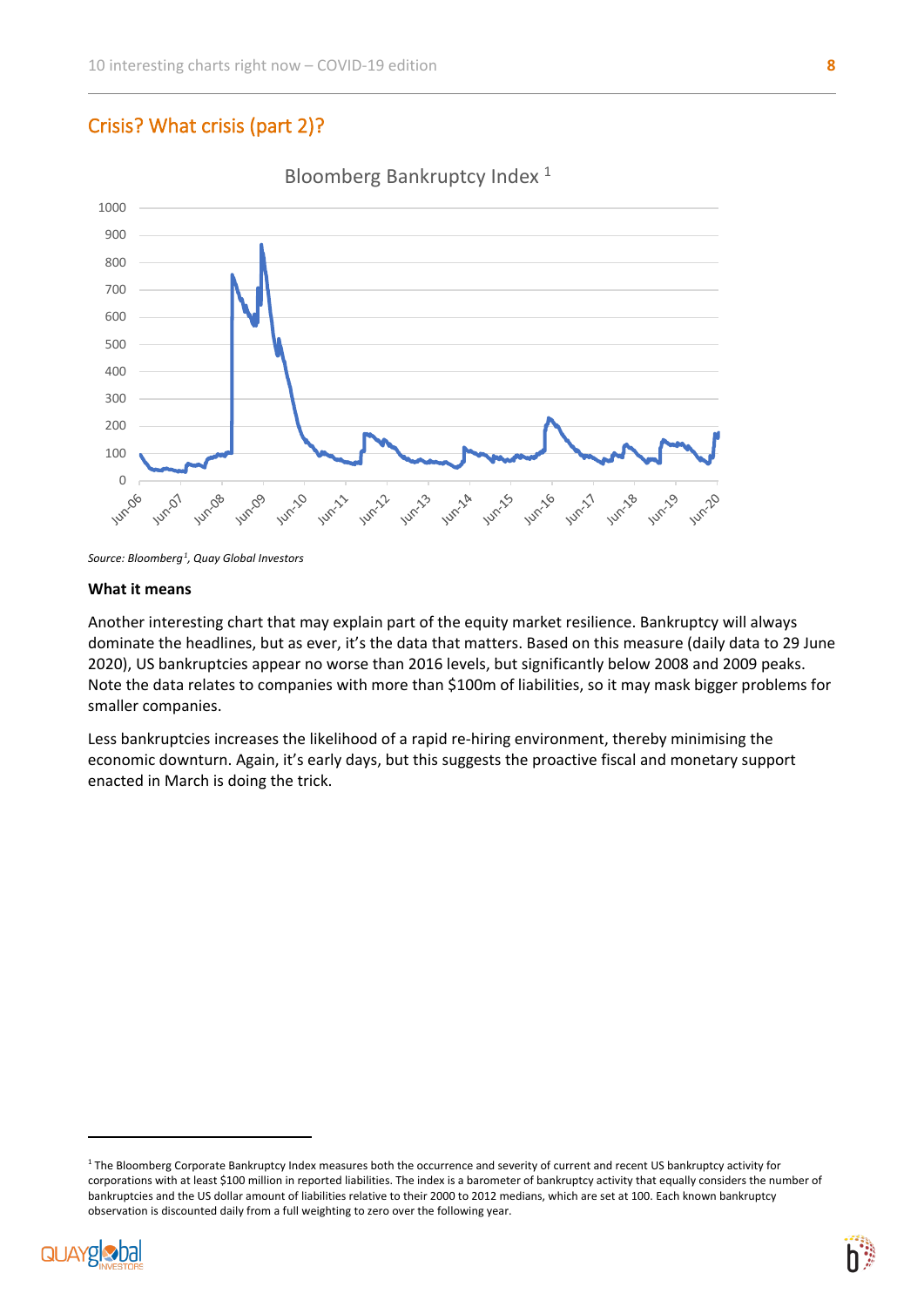## The Fed does not influence long-term returns



US stockmarket sources of returns by decade

*Source[: Jack Bogle, Ben Carlson,](https://awealthofcommonsense.com/2019/12/where-have-all-the-stock-market-returns-come-from-this-decade/) Quay Global Investors*

#### **What it means**

All too often we hear day-to-day sharemarket returns are influenced by central bank action: 'flooding the market with liquidity' to drive up share prices.

But in the decade where the US Federal Reserve was most active with asset purchases (2010s), nearly 100% of the total return could be explained by dividend yield and earnings growth. There was no PE rerate benefit, despite the secular fall in interest rates over the decade.

This is an important observation in the current environment. Too often the Fed and low interest rates are blamed (or credited) for market performance, when the reality is that returns come from earnings growth and dividends. Investors would be wise to spend more time thinking about company prospects than central bank actions.

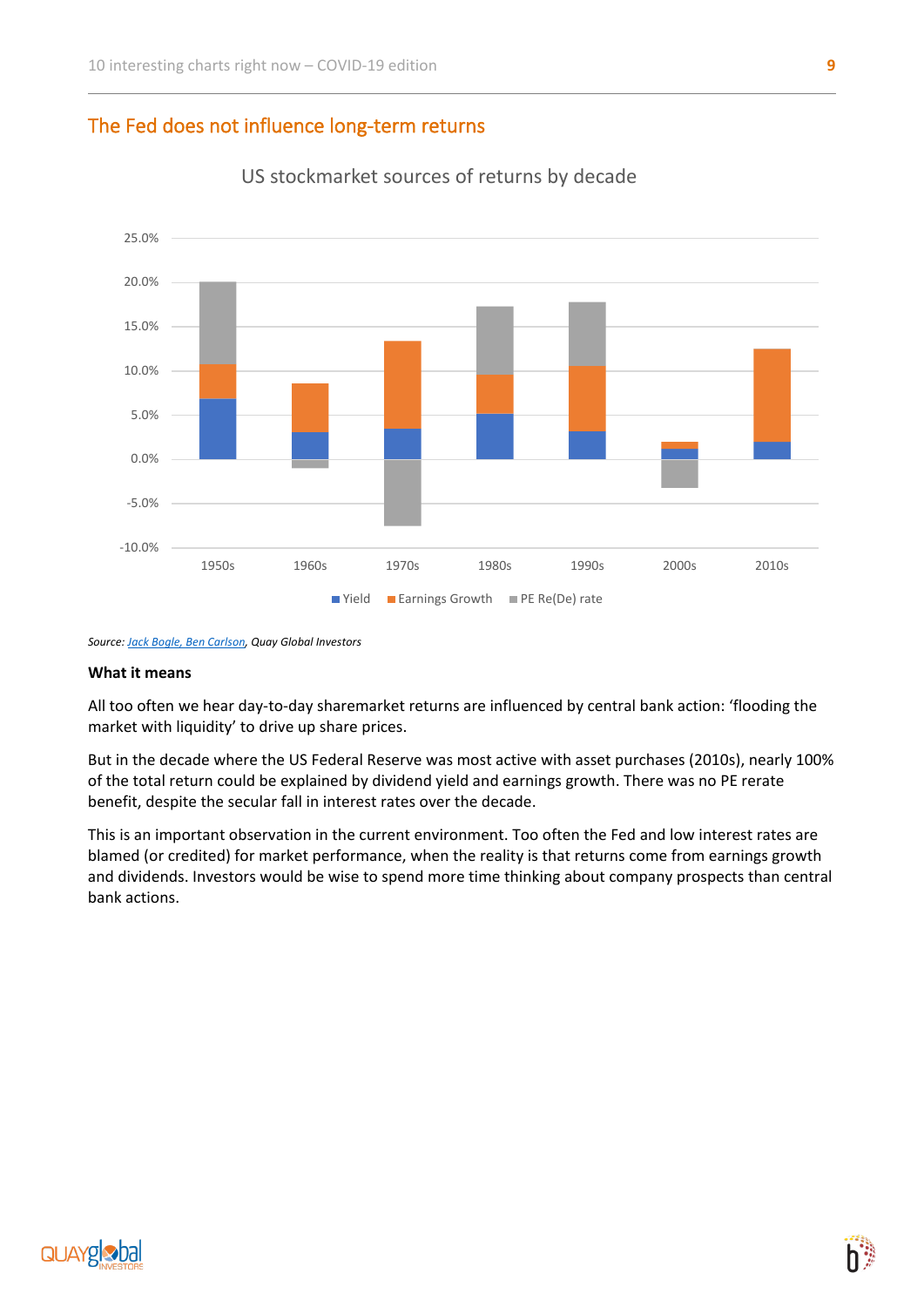## It really is different this time



*Source: NAREIT, Quay Global Investors*

#### **What it means**

As markets reacted to the pandemic, listed real estate underperformed the broader equity market. As we discussed in last month's [Investment Perspectives,](https://www.bennelongfunds.com/insights/381/investment-perspectives-real-estate/fund-insight) part of this underperformance may reflect the recency bias relating to the sector's underperformance during the financial crisis or the headlines about rent strikes. However, most REIT balance sheets are in much better shape this cycle as measured by interest cover.

Of course, low interest rates have helped, but most companies have spent the last decade reducing overall leverage as a result of the lessons learned during the financial crisis. This has been especially true in the industrial, storage, and residential sectors.